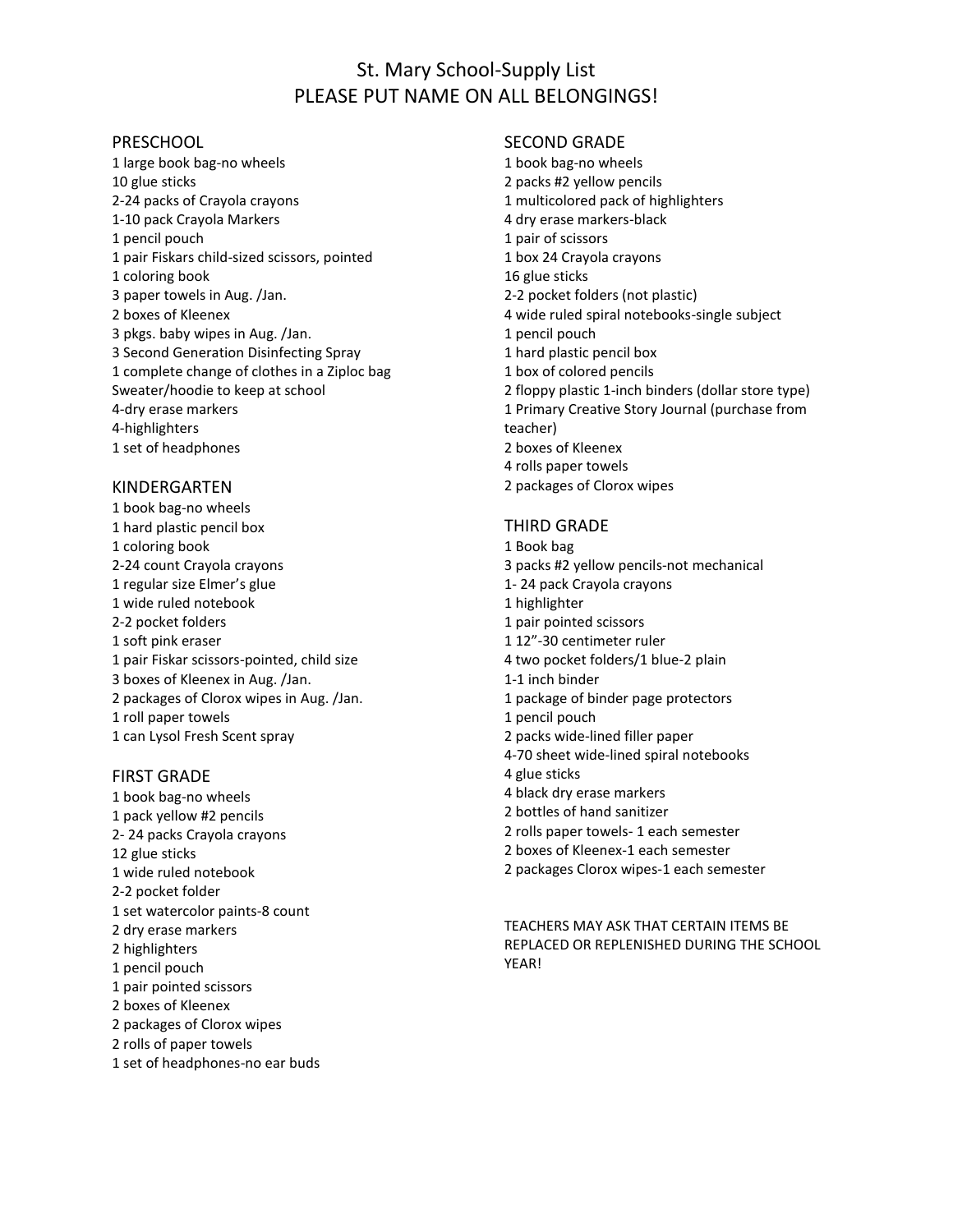# St. Mary School-Supply List PLEASE PUT NAME ON ALL BELONGINGS!

## FOURTH GRADE

Book bag 2 packs of #2 yellow pencils NO mechanical pencils 1-24 pack Crayola crayons 1 set of colored pencils 2 glue sticks 1 pair pointed scissors 6 two pocket folders 2 red pens 1 zipper pencil pouch 6 wide-ruled spiral notebooks 1 pack wide-ruled filler paper 4 black dry erase markers 2-1 inch binders 2 highlighters 2 boxes of Kleenex 2 rolls paper towels 3 pkgs. Clorox wipes

#### FIFTH GRADE

Book bag 2 packs #2 yellow pencils NO mechanical pencils 2 red pens 1 pair pointed scissors 1 zipper pencil pouch 5-2 pocket folders 5 wide-ruled spiral notebooks 1 pack colored pencils 2 one-inch binders 2 highlighters 3 black dry erase markers 1 packs eraser caps 1 compass 1 protractor Pocket dictionary 2 boxes of Kleenex 2 rolls paper towels 2 pkgs. Clorox wipes NO crayons or markers

TEACHERS MAY ASK THAT CERTAIN ITEMS BE RPELACED OR REPLENISHED DURING THE SCHOOL YEAR.

SIXTH, SEVENTH, EIGHTH GRADES Book bag Large zipper pencil pouch Black or blue pens 12-#2 pencils-NO mechanical pencils 2 highlighters 1 fine point Sharpie 1 set colored pencils 24 count 4 red pens 2 pink erasers 1 pkg eraser caps 4 black dry erase markers 4 glue sticks 1 roll scotch tape 1 pair pointed scissors 5 2-pocket folders 6 wide-ruled spiral notebooks 4 packs wide-ruled filler paper 1 Scientific calculator TI30XA suggested 1 metric/English ruler (hard plastic or wood) 1 pkg graph paper 1-1 inch binders with clear pocket cover 1 pack of tab dividers 1 pkg page reinforcers 1 pkg 3 x 5 lined index cards 2 rolls paper towels 3 large boxes Kleenex 3 pkgs Clorox wipes 1 hand sanitizer 1 white out tape-NO liquid white out 1 rosary Aux ear buds in baggie w/name

# SPECIAL CLASSES

Brought in by grade level Kleenex-PK and K Paper plates-1<sup>st</sup> Grade Clorox wipes-2<sup>nd</sup>, 3<sup>rd</sup>, 4<sup>th</sup> Grades Paper towels-5<sup>th</sup> and 6<sup>th</sup> Grades Hand sanitizer-7<sup>th</sup> and 8<sup>th</sup> Grades **Please label "SPECIALS"**